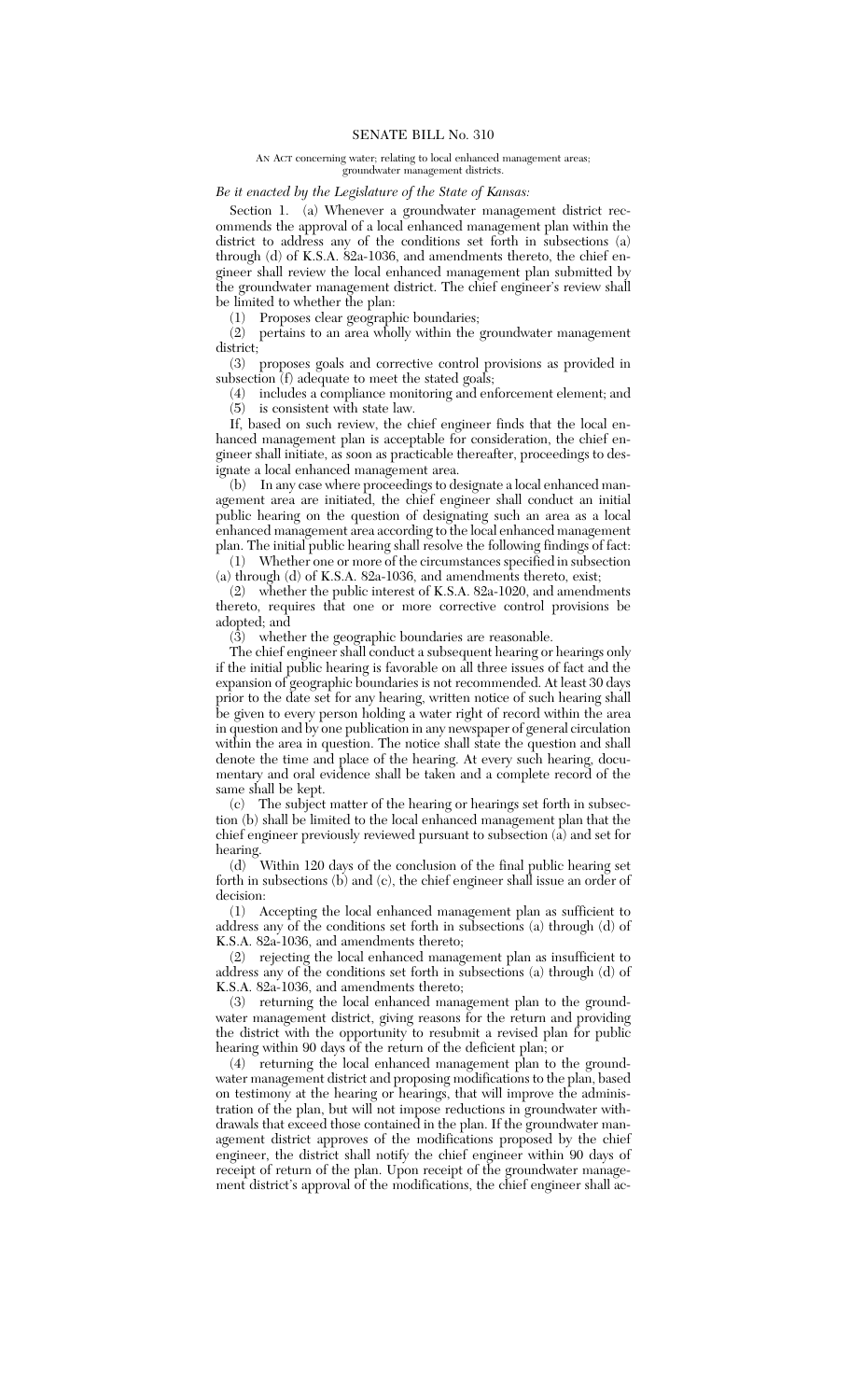cept the modified local management plan. If the groundwater management district does not approve of the modifications proposed by the chief engineer, the local management plan shall not be accepted.

 $\overline{e}$  In any case where the chief engineer issues an order of decision accepting the local enhanced management plan pursuant to subsection (d), the chief engineer, within a reasonable time, shall issue an order of designation that designates the area in question as a local enhanced management area.

(f) The order of designation shall define the boundaries of the local enhanced management area and shall indicate the circumstances upon which the findings of the chief engineer are made. The order of designation may include any of the following corrective control provisions set forth in the local enhanced management plan:

(1) Closing the local enhanced management area to any further appropriation of groundwater. In which event, the chief engineer shall thereafter refuse to accept any application for a permit to appropriate groundwater located within such area;

(2) determining the permissible total withdrawal of groundwater in the local enhanced management area each day, month or year, and, insofar as may be reasonably done, the chief engineer shall apportion such permissible total withdrawal among the valid groundwater right holders in such area in accordance with the relative dates of priority of such rights;

(3) reducing the permissible withdrawal of groundwater by any one or more appropriators thereof, or by wells in the local enhanced management area;

(4) requiring and specifying a system of rotation of groundwater use in the local enhanced management area; or

(5) any other provisions making such additional requirements as are necessary to protect the public interest.

The chief engineer is hereby authorized to delegate the enforcement of any corrective control provisions ordered for a local enhanced management area to the groundwater management district in which that area is located, upon written request by the district.

(g) The order of designation shall follow, insofar as may be reasonably done, the geographical boundaries recommended by the local enhanced management plan.

(h) Except as provided in subsection (f), the order of designation of a local enhanced management area shall be in full force and effect from the date of its entry in the records of the chief engineer's office unless and until its operation shall be stayed by an appeal from an order entered on review of the chief engineer's order pursuant to K.S.A. 2011 Supp. 82a-1901, and amendments thereto, and in accordance with the provisions of the Kansas judicial review act. The chief engineer upon request shall deliver a copy of such order to any interested person who is affected by such order and shall file a copy of the same with the register of deeds of any county within which any part of the local enhanced management area lies.

(i) If the holder of a groundwater right within the local enhanced management area applies for review of the order of designation pursuant to K.S.A. 2011 Supp. 82a-1901, and amendments thereto, the provisions of the order with respect to the inclusion of the holder's water right within the area may be stayed in accordance with the Kansas administrative procedure act.

(j) Unless otherwise specified in the proposed enhanced management plan and included in the order of designation, a public hearing to review the designation of a local enhanced management area shall be conducted by the chief engineer within seven years after the order of designation is final. A subsequent review of the designation shall occur within 10 years after the previous public review hearing or more frequently as determined by the chief engineer. Upon the request of a petition signed by at least 10% of the affected water users in a local enhanced management area, a public review hearing to review the designation shall be conducted by the chief engineer. This requested public review hearing shall not be conducted more frequently than every four years.

(k) The chief engineer shall adopt rules and regulations to effectuate and administer the provisions of this section.

(l) The provisions of this section shall be part of and supplemental to